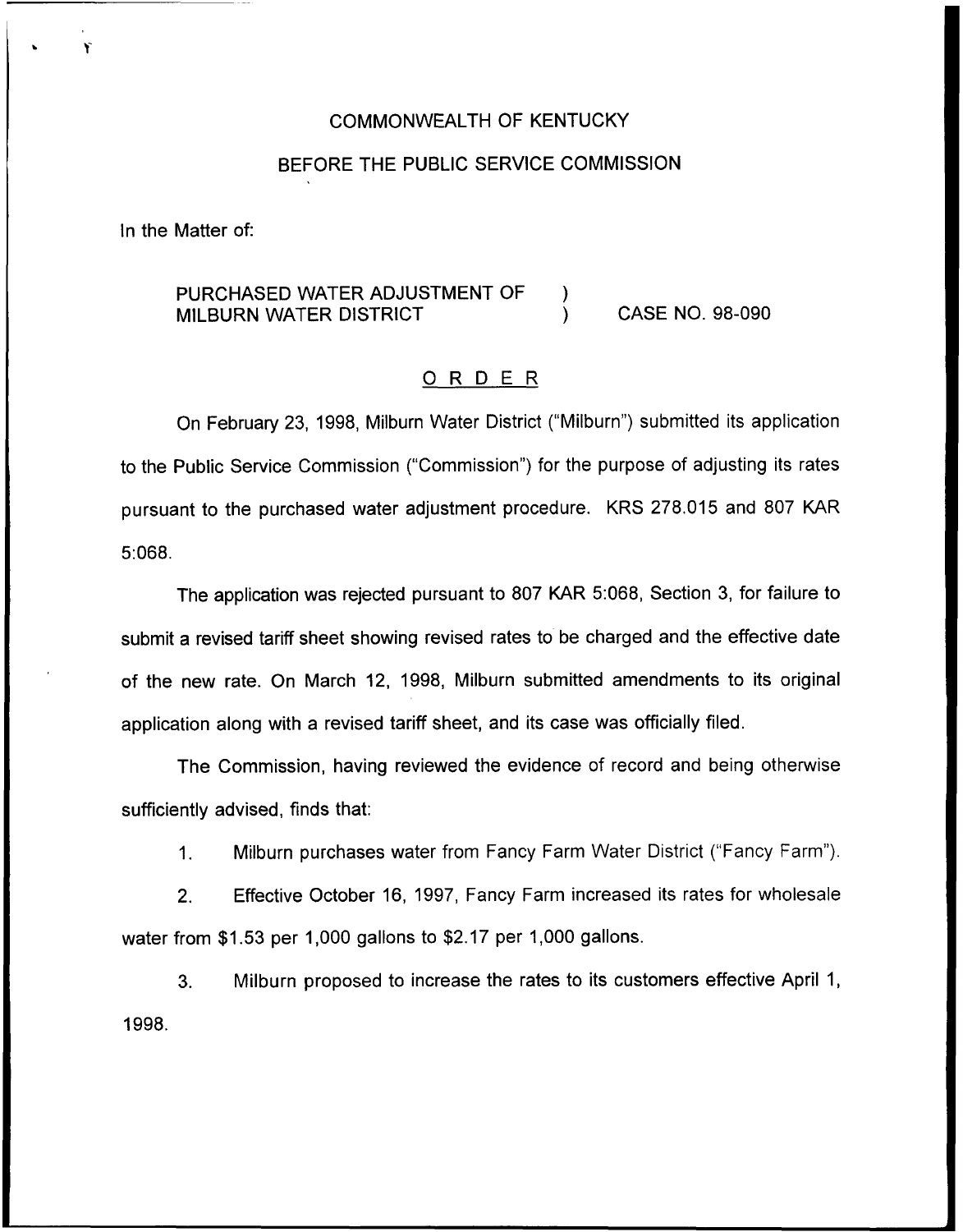4. During the 12 months ending January 31, 1998, Milburn purchased 10,851,217 gallons of water and sold 8,093,177.

5. Milburn's amended calculations are correct and show an increase in purchased water cost of \$6,944.78, resulting in a purchased water adjustment of \$0.86 per 1,000 gallons. Based on an average monthly usage of 5,000 gallons, the average bill of Milburn's customers would increase \$4.30 from \$25.30 to \$29.60 or 17 percent.

6. The purchased water adjustment of \$0.86 per 1,000 gallons and the rates in Appendix A, attached hereto and incorporated herein, are fair, just, and reasonable and should be approved.

IT IS THEREFORE ORDERED that:

1. The purchased water adjustment of \$0.86 per 1,000 gallons and the rates in Appendix <sup>A</sup> are hereby approved for services rendered on and after April 1, 1998.

2. Milburn's proposed tariff is approved.

3. Within 30 days of the date of this Order, Milburn shall file verification that the notice to its customers has been given.

Done at Frankfort, Kentucky, this 25th day of March, 1998.

PUBLIC SERVICE COMMISSION

Chairmart∕ Vice *Ç*hairma

Executive Director **Commissioner** Commissioner